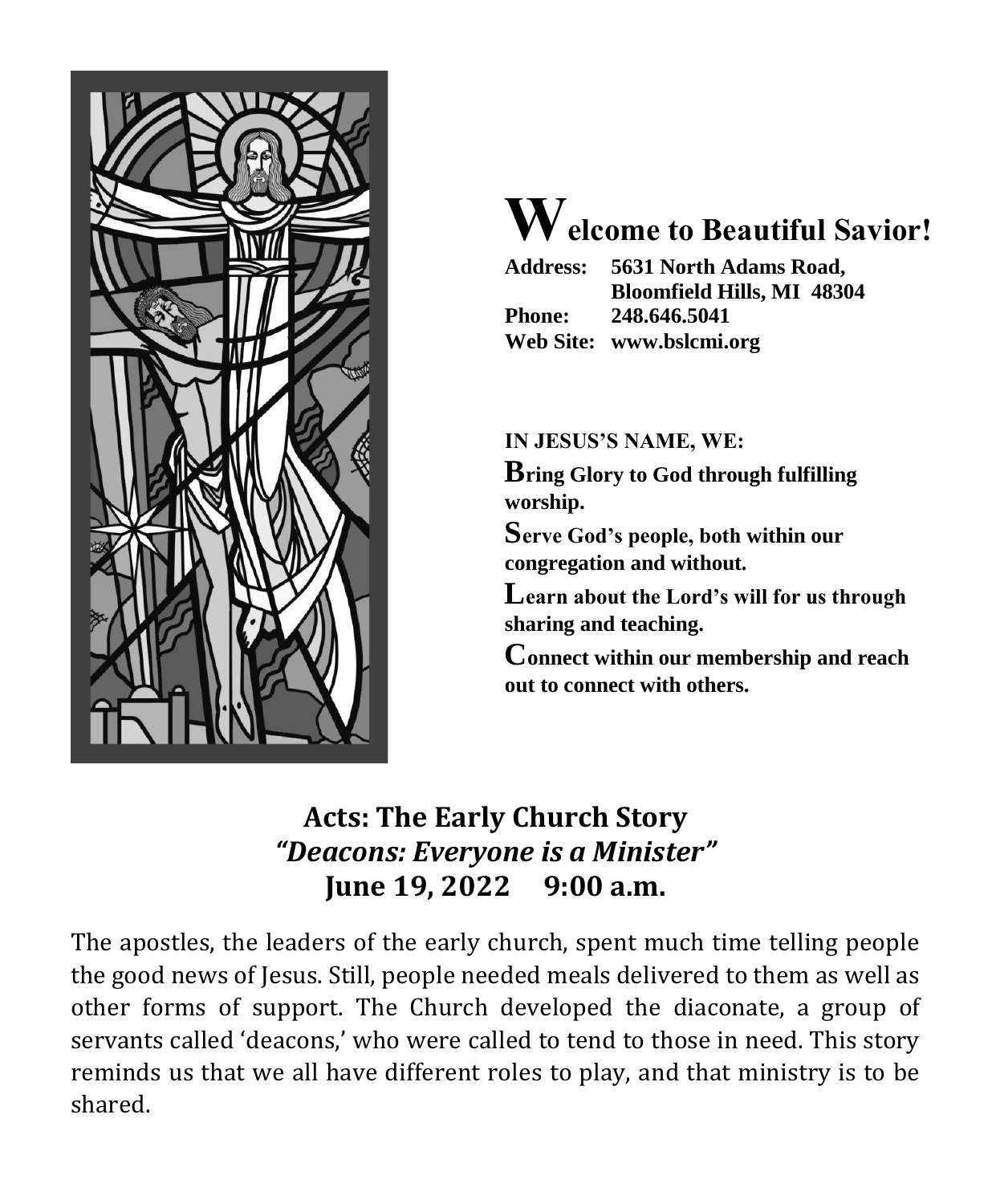P: Pastor C: Congregation A: Assistant Minister

# **ORDER OF WORSHIP**

*Altar Flowers in Loving Memory of Sue Hoffman*

**GATHERING WORSHIP MUSIC** *"Les Carillons"* Johann Kirnberger We welcome our Guest Artist: *Linda Bauer, Organist*

#### **WELCOME AND ANNOUNCEMENTS**

#### **CONFESSION AND FORGIVENESS**

*(Please kneel as you are able during a time of silence for reflection and self-examination.)*

- P: Blessed be the holy Trinity,  $\frac{1}{\tau}$  one God, whose steadfast love endures forever.
- **C: Amen.**
- P: Let us confess our sin in the presence of God and of one another.

#### *Silence is kept for reflection.*

- P: Merciful God,
- **C: we confess that we have not followed your path but have chosen our own way. Instead of putting others before ourselves, we long to take the best seats at the table. When met by those in need, we have too often passed by on the other side. Set us again on the path of life. Save us from ourselves and free us to love our neighbors. Amen.**
- P: Hear the good news! God does not deal with us according to our sins but delights in granting pardon and mercy. In the name of  $\frac{1}{4}$  Jesus Christ, your sins are forgiven. You are free to love as God loves.
- **C: Amen.**

#### **THE GREETING**

- P: The grace of our Lord Jesus Christ, the love of God, and the communion of the Holy Spirit be with you all.
- **C: And also with you.**

*(Please stand as you are able.)*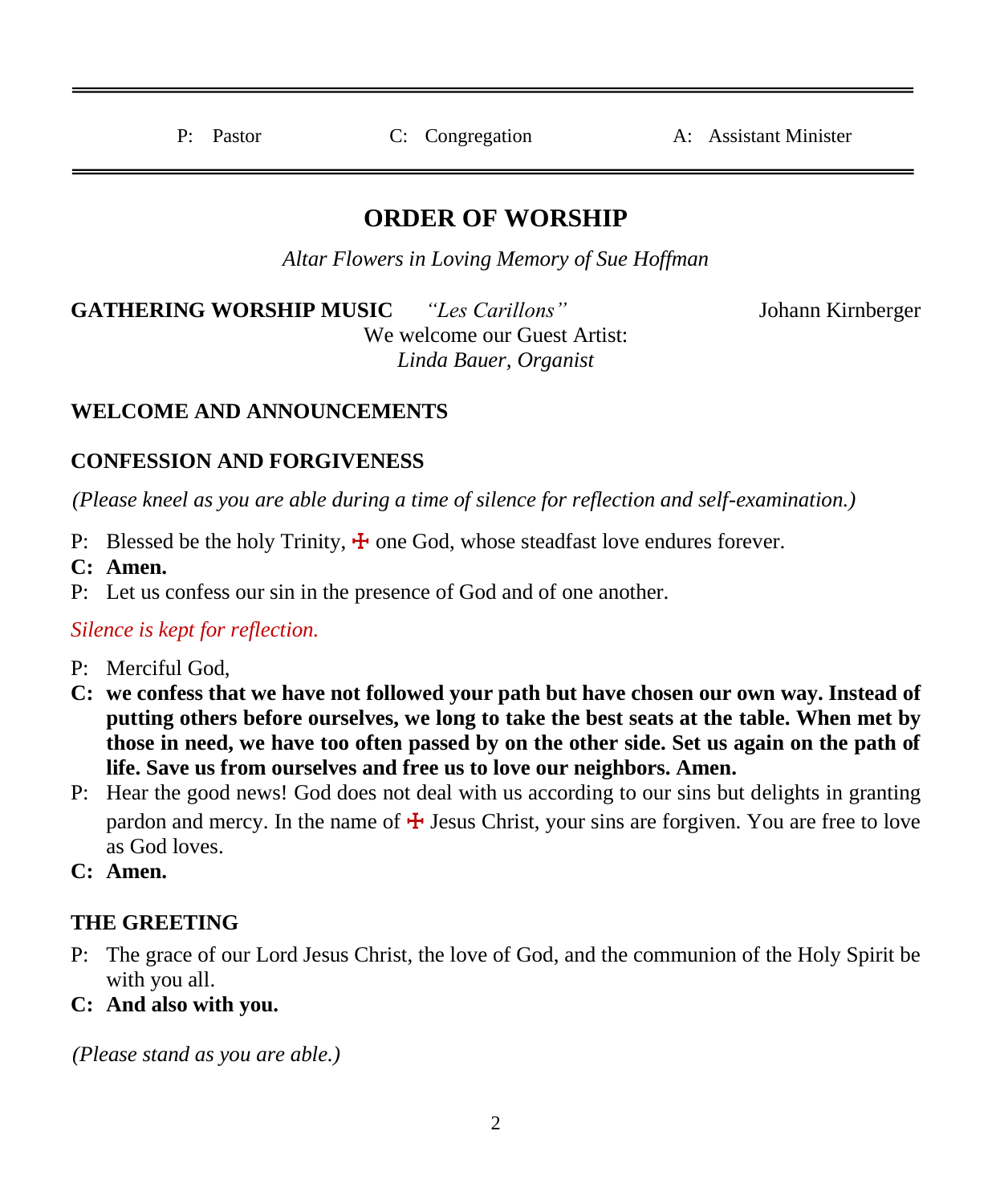**GATHERING HYMN** *"Lift Every Voice and Sing"* **ELW 841**

Lift ev'ry voice and sing till earth and heaven ring, ring with the harmonies of liberty. Let our rejoicing rise high as the list'ning skies, let it resound loud as the rolling sea. Sing a song full of the faith that the dark past has taught us; sing a song full of the hope that the present has brought us; facing the rising sun of our new day begun, let us march on till victory is won.

God of our weary years, God of our silent tears, thou who hast brought us thus far on the way; thou who hast by thy might led us into the light, keep us forever in the path, we pray. Lest our feet stray from the places, our God, where we met thee; lest, our hearts drunk with the wine of the world, we forget thee; shadowed beneath thy hand may we forever stand, true to our God, true to our native land.

#### **PRAYER OF THE DAY**

- P: Let us pray. O Lord God, we bring before you the cries of a sorrowing world. In your mercy set us free from the chains that bind us, and defend us from everything that is evil, through Jesus Christ, our Savior and Lord.
- **C: Amen.**

#### **BEAUTIFUL SAVIOR MISSION STATEMENT**

- P: Although as individuals we are unique in many and various ways, we gather as a congregation for a common mission.
- **C: In Jesus's name, we:**

**Bring Glory to God through fulfilling worship, Serve God's people, both within our congregation and without, Learn about the Lord's will for us through sharing and teaching, and Connect within our membership and reach out to connect with others.**

*(Please be seated.)*

#### **FATHER'S DAY VIDEO AND BLESSING**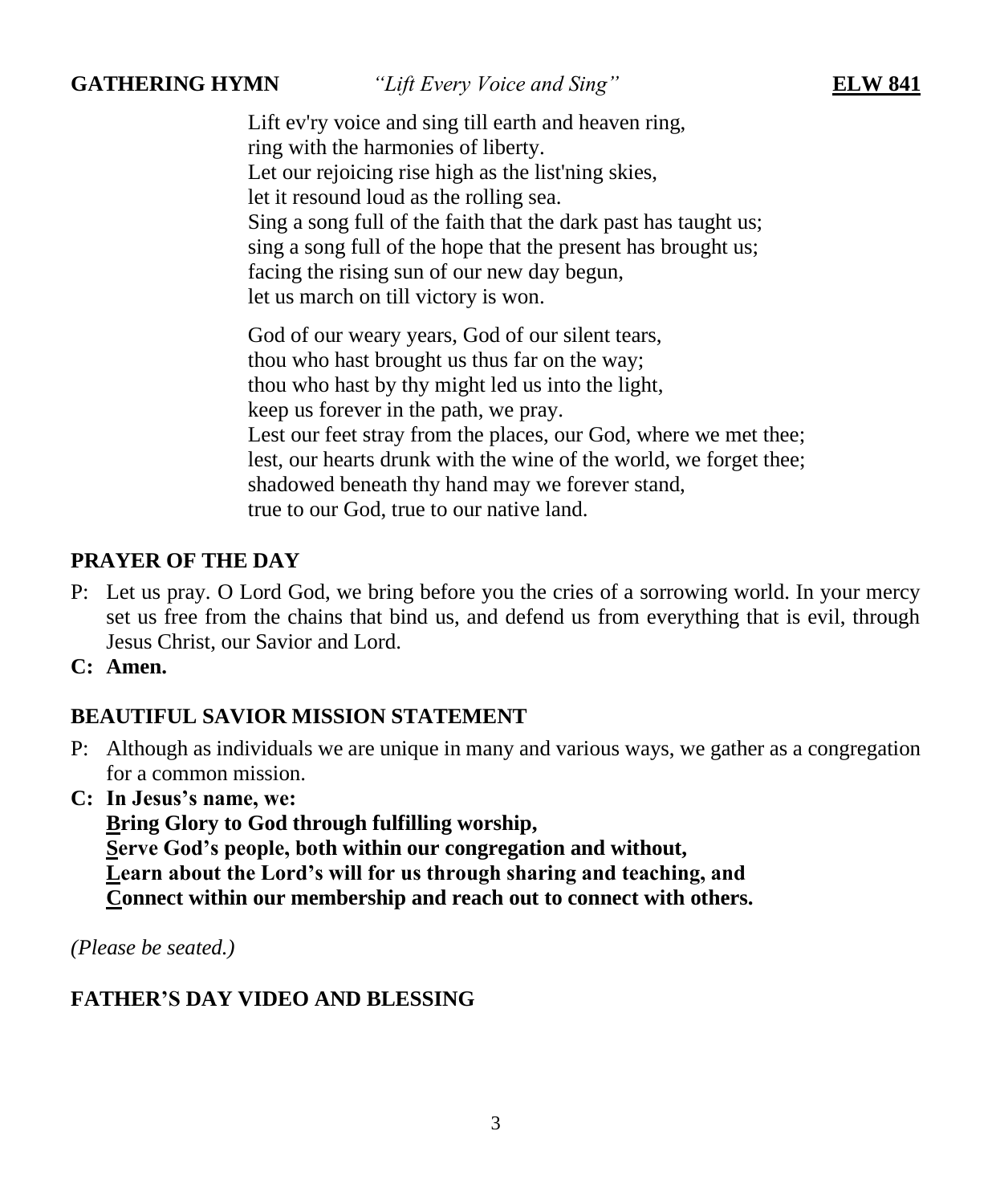#### **MEMORY VERSE** *John 16:13a* Ann Hussar

- A: Together, let us recite the memory verse:
- **C: When the Spirit of truth comes, he will guide you into all the truth, for he will not speak on his own but will speak whatever he hears.**

# **FIRST READING** *Romans 12:3-8*

A: The first reading is from the book of Romans, the twelfth chapter.

<sup>3</sup> For by the grace given to me I say to everyone among you not to think of yourself more highly than you ought to think but to think with sober judgment, each according to the measure of faith that God has assigned. **<sup>4</sup>** For as in one body we have many members and not all the members have the same function, **<sup>5</sup>** so we, who are many, are one body in Christ, and individually we are members one of another. **<sup>6</sup>** We have gifts that differ according to the grace given to us: prophecy, in proportion to faith; **<sup>7</sup>** ministry, in ministering; the teacher, in teaching; **<sup>8</sup>** the encourager, in encouragement; the giver, in sincerity; the leader, in diligence; the compassionate, in cheerfulness.

- A: The word of the Lord.
- **C: Thanks be to God.**

# **INTRODUCTION TO THE SECOND READING**

#### **SECOND READING** *Acts 6:1-7*

A: The second reading is from the book of Acts, the sixth chapter.

<sup>1</sup>Now during those days, when the disciples were increasing in number, the Hellenists complained against the Hebrews because their widows were being neglected in the daily distribution of food. **<sup>2</sup>** And the twelve called together the whole community of the disciples and said, "It is not right that we should neglect the word of God in order to wait on tables. **<sup>3</sup>** Therefore, brothers and sisters, select from among yourselves seven men of good standing, full of the Spirit and of wisdom, whom we may appoint to this task, <sup>4</sup> while we, for our part, will devote ourselves to prayer and to serving the word."<sup>5</sup> What they said pleased the whole community, and they chose Stephen, a man full of faith and the Holy Spirit, together with Philip, Prochorus, Nicanor, Timon, Parmenas, and Nicolaus, a proselyte of Antioch. **<sup>6</sup>** They had these men stand before the apostles, who prayed and laid their hands on them. <sup>7</sup> The word of God continued to spread; the number of the disciples increased greatly in Jerusalem, and a great many of the priests became obedient to the faith.

- A: The word of the Lord.
- **C: Thanks be to God.**

*(Please stand as you are able.)*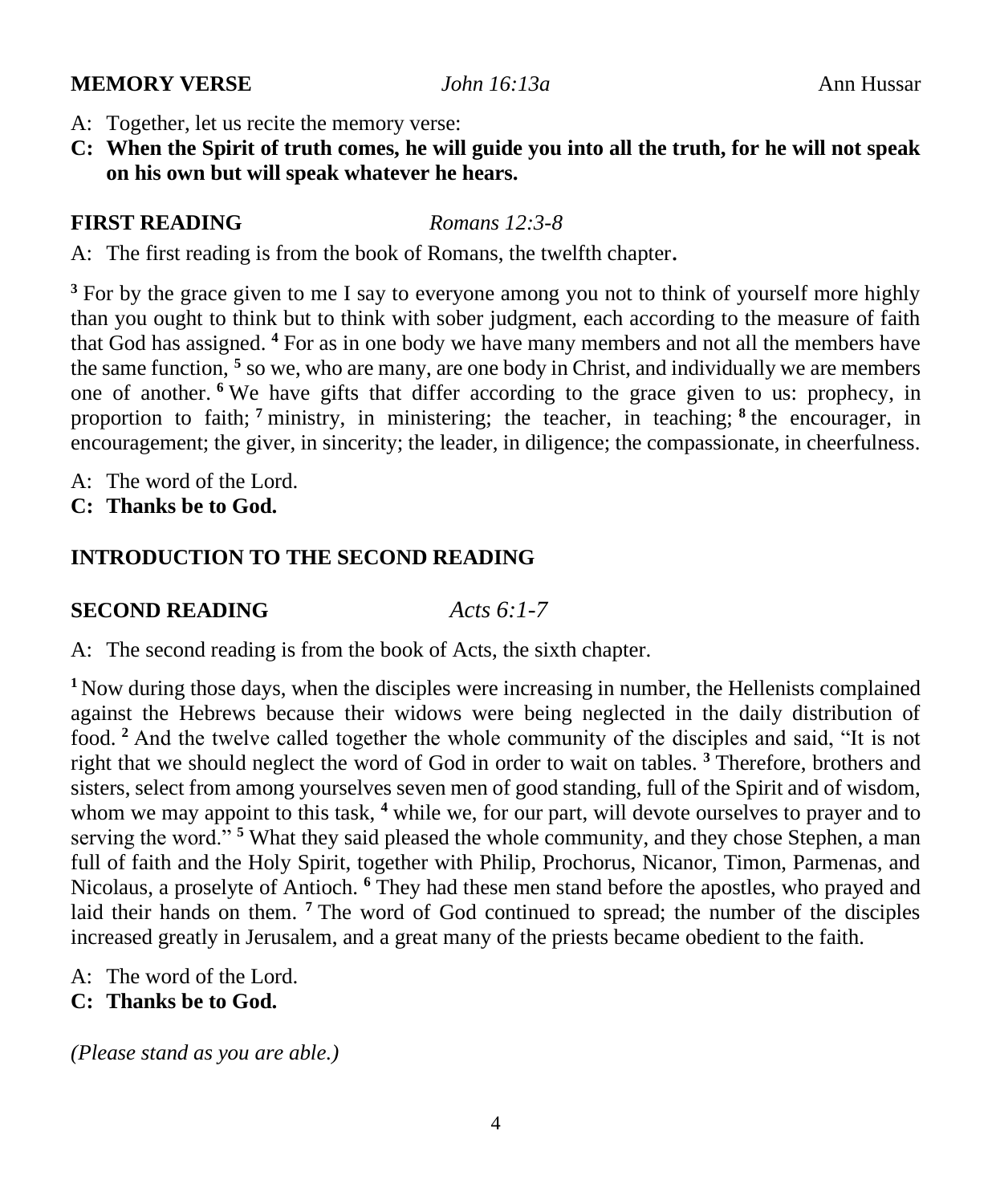#### **VERSE**



**GOSPEL** *Luke 10:1-12*

P: The Holy Gospel according to St. Luke, the tenth chapter.

# **C: Glory to you, O Lord.**

**<sup>1</sup>**After this the Lord appointed seventy-two others and sent them on ahead of him in pairs to every town and place where he himself intended to go. **<sup>2</sup>**He said to them, "The harvest is plentiful, but the laborers are few; therefore, ask the Lord of the harvest to send out laborers into his harvest. **<sup>3</sup>** Go on your way; I am sending you out like lambs into the midst of wolves. **<sup>4</sup>**Carry no purse, no bag, no sandals, and greet no one on the road. **<sup>5</sup>**Whatever house you enter, first say, 'Peace to this house!' <sup>6</sup> And if a person of peace is there, your peace will rest on that person, but if not, it will return to you. **<sup>7</sup>**Remain in the same house, eating and drinking whatever they provide, for the laborer deserves to be paid. Do not move about from house to house. **<sup>8</sup>**Whenever you enter a town and its people welcome you, eat what is set before you; <sup>9</sup> cure the sick who are there, and say to them, 'The kingdom of God has come near to you.' **<sup>10</sup>**But whenever you enter a town and they do not welcome you, go out into its streets and say, **<sup>11</sup>**'Even the dust of your town that clings to our feet, we wipe off in protest against you. Yet know this: the kingdom of God has come near.' **<sup>12</sup>**I tell you, on that day it will be more tolerable for Sodom than for that town.

P: The gospel of the Lord.

**C: Praise to you, O Christ.**

*(Please be seated.)*

**CHILDREN'S MESSAGE** Karyn Parker, Children's Ministries Coordinator

*(Children dismissed for Wiggle Worship.)*

**SERMON** The Rev. Dr. Niklaus C. Schillack, Senior Pastor *"Deacons: Everyone Is a Minister"*

*(Please stand as you are able.)*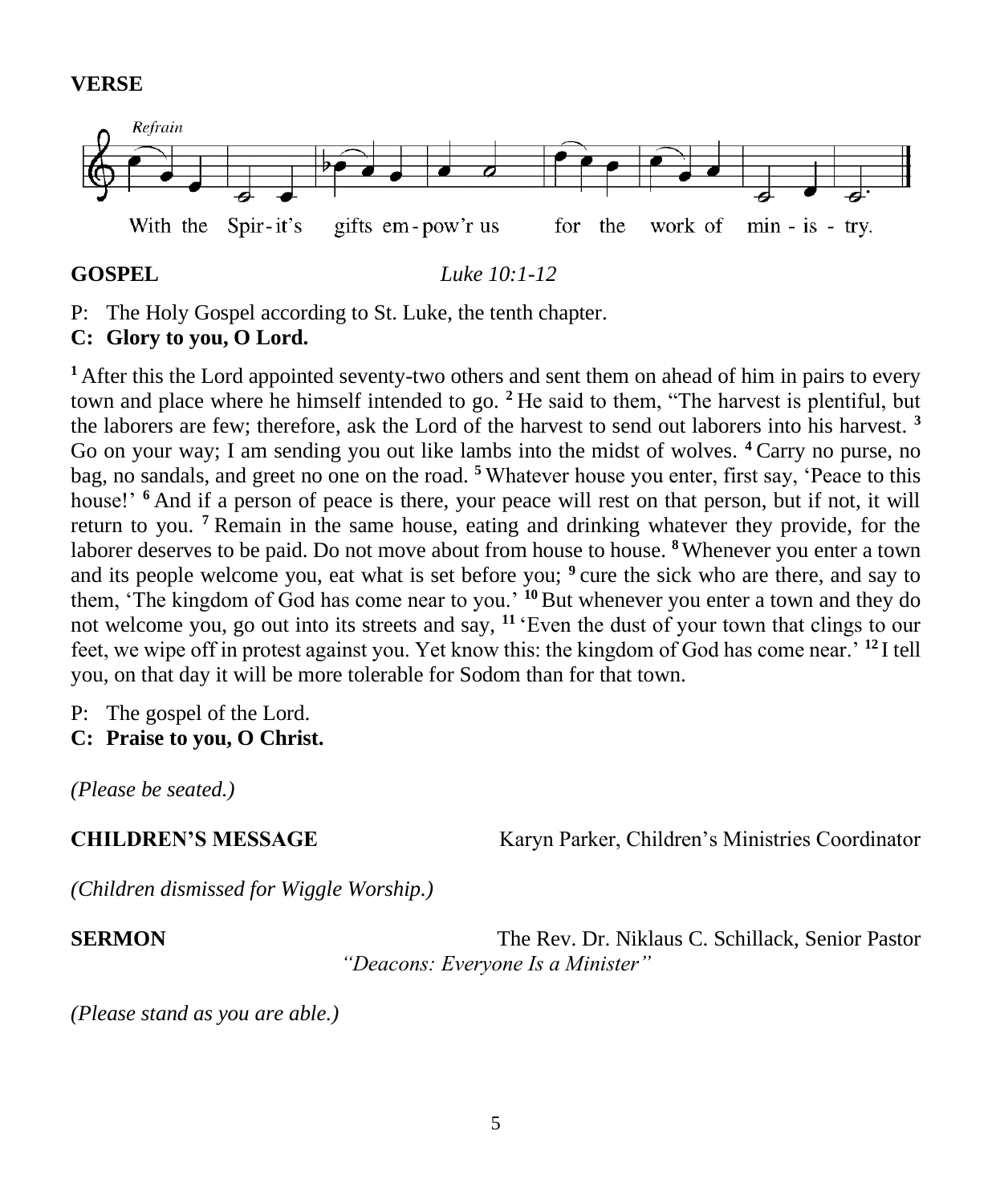| <b>HYMN OF THE DAY</b> | "O Christ, Your Heart, Compassionate"<br><b>ELW 722</b>                                                                                                                                                                                                                                       |  |
|------------------------|-----------------------------------------------------------------------------------------------------------------------------------------------------------------------------------------------------------------------------------------------------------------------------------------------|--|
|                        | O Christ, your heart, compassionate,<br>bore ev'ry human pain.<br>Its beating was the pulse of God;<br>its breadth, God's vast domain.<br>The heart of God, the heart of Christ<br>combined in perfect rhyme<br>to write God's love in human deeds,<br>eternity in time.                      |  |
|                        | As once you welcomed those cast down<br>and healed the sick, the blind,<br>so may all bruised and broken lives<br>through us your help still find.<br>Lord, join our hearts with those who weep<br>that none may weep alone,<br>and help us bear another's pain<br>as though it were our own. |  |
|                        | O Christ, create new hearts in us<br>that beat in time with yours,<br>that, joined by faith with your great heart,<br>become love's open doors.                                                                                                                                               |  |

become love's open doors. We are your body, risen Christ; our hearts, our hands we yield that through our life and ministry your love may be revealed.

*(Please be seated.)*

### **INSTALLATION OF NEW COUNCIL MEMBERS PROFESSION OF FAITH**

# **BLESSING OF RETIRING COUNCIL MEMBER**

P: Let us pray. Blessed are you, O Lord our God, maker of heaven and earth. From everlasting you are God, our dwelling place in all generations. You are the source of holy wisdom, and the fountain of all truth. We give thanks to you for the faithful service of Roxanne Wenskay who has served as our Council member. We have been graced by her wisdom and service. We have been touched by her knowledge and faith. Bless her, O God, as she has been a blessing to us. Pour out your Spirit, that our retiring Council member may continue to dream dreams and testify to the Light of her salvation, Jesus Christ. May we find inspiration in her years of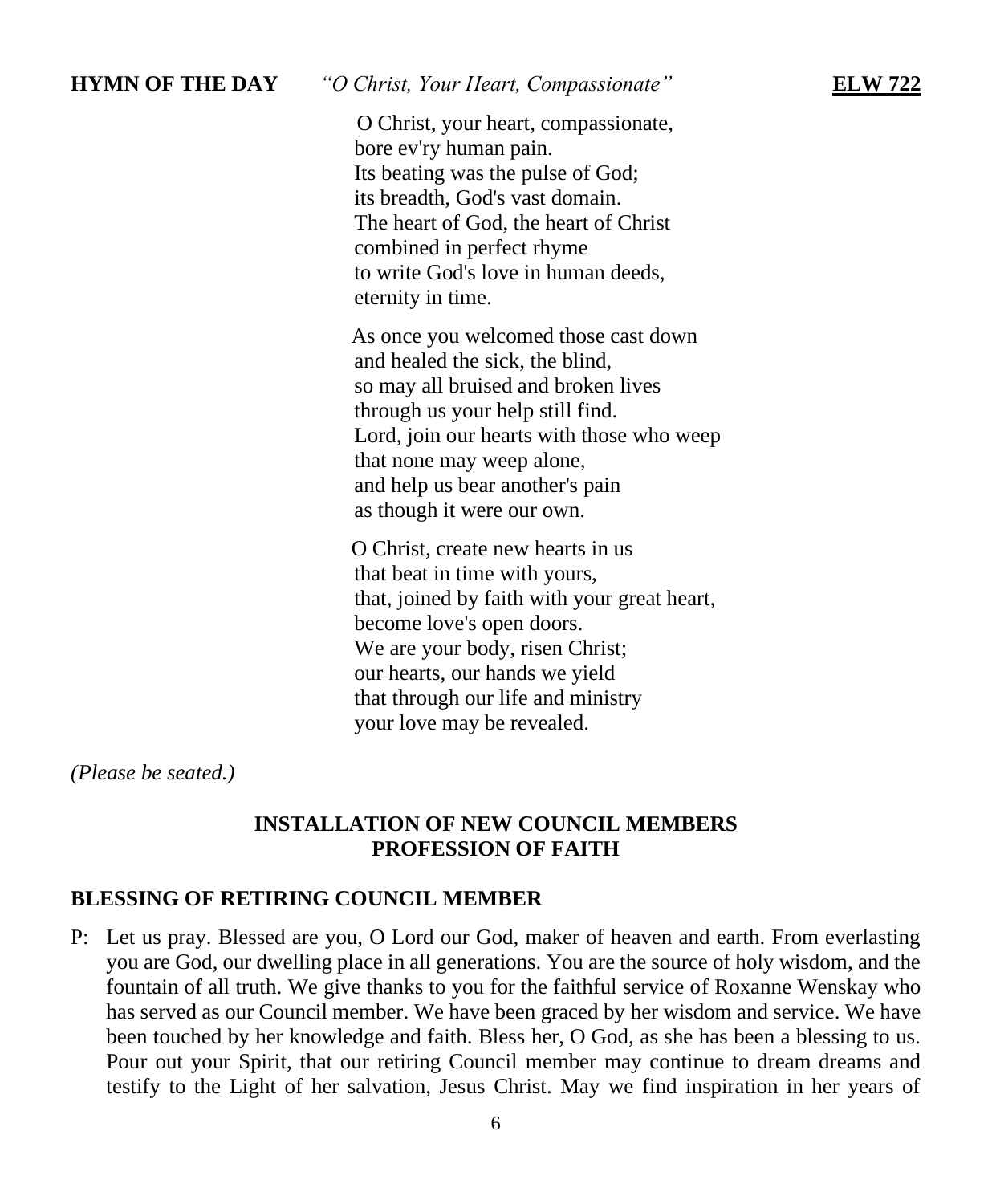faithfulness. May we follow her example by serving you with steadfastness and singleness of heart; through Jesus Christ, our Savior and Lord.

# **C: Amen.**

# **BLESSING OF NEWLY ELECTED COUNCIL MEMBER**

- P: One person has been elected and two people have been re-elected this year by our congregation to positions of leadership on our Congregation Council. We give thanks for their willingness to serve. In baptism we are welcomed into the body of Christ and sent to share in the mission of God; we rejoice now that these sisters and brothers in Christ will lead us in our common life and our mutual mission as a congregation.
- P: Stephanie Siems has been elected, and Shelley Beck and Cheryl Gonda have been re-elected.
- P: A reading from First Corinthians: "There are varieties of gifts, but the same Spirit; and there are varieties of services, but the same Lord; and there are varieties of activities, but it is the same God who activates all of them in everyone. To each is given the manifestation of the Spirit for the common good." (1 Corinthians 12:4-7)
- P: You have been elected to positions of leadership and trust in this congregation. You are to see that the words and deeds of this household of faith bear witness to God, who gathers us into one together with the whole church. You are to seek to involve all members of this congregation in worship, learning, witness, service, and support, so that the mission of Christ is carried out in this congregation, in the wider church, in this community, and in the whole world. You are to be faithful in your specific area of serving, that the Spirit who empowers you may be glorified. You are to be an example of faith, active in love, fostering peace, harmony, and mutual understanding in this congregation. And you are to guide this congregation and its activities according to its constitution and bylaws.
- P: On behalf of your sisters and brothers in Christ, I ask you: Will you accept and faithfully carry out the duties of the offices to which you have been elected?

*Each newly elected Council member, in turn:* I will, and I ask God to help me.

- P: People of God, I ask you: Will you support your elected leaders, and will you share in the mutual ministry that Christ has given to all who are baptized?
- **C: We will, and we ask God to help us.**
- P: Do you believe in God the Father?
- **C: I believe in God, the Father almighty, creator of heaven and earth.**
- P: Do you believe in Jesus Christ, the Son of God?
- **C: I believe in Jesus Christ, his only Son, our Lord. He was conceived by the power of the Holy Spirit and born of the virgin Mary. He suffered under Pontius Pilate, was crucified, died, and was buried. He descended into hell. On the third day he rose again. He ascended**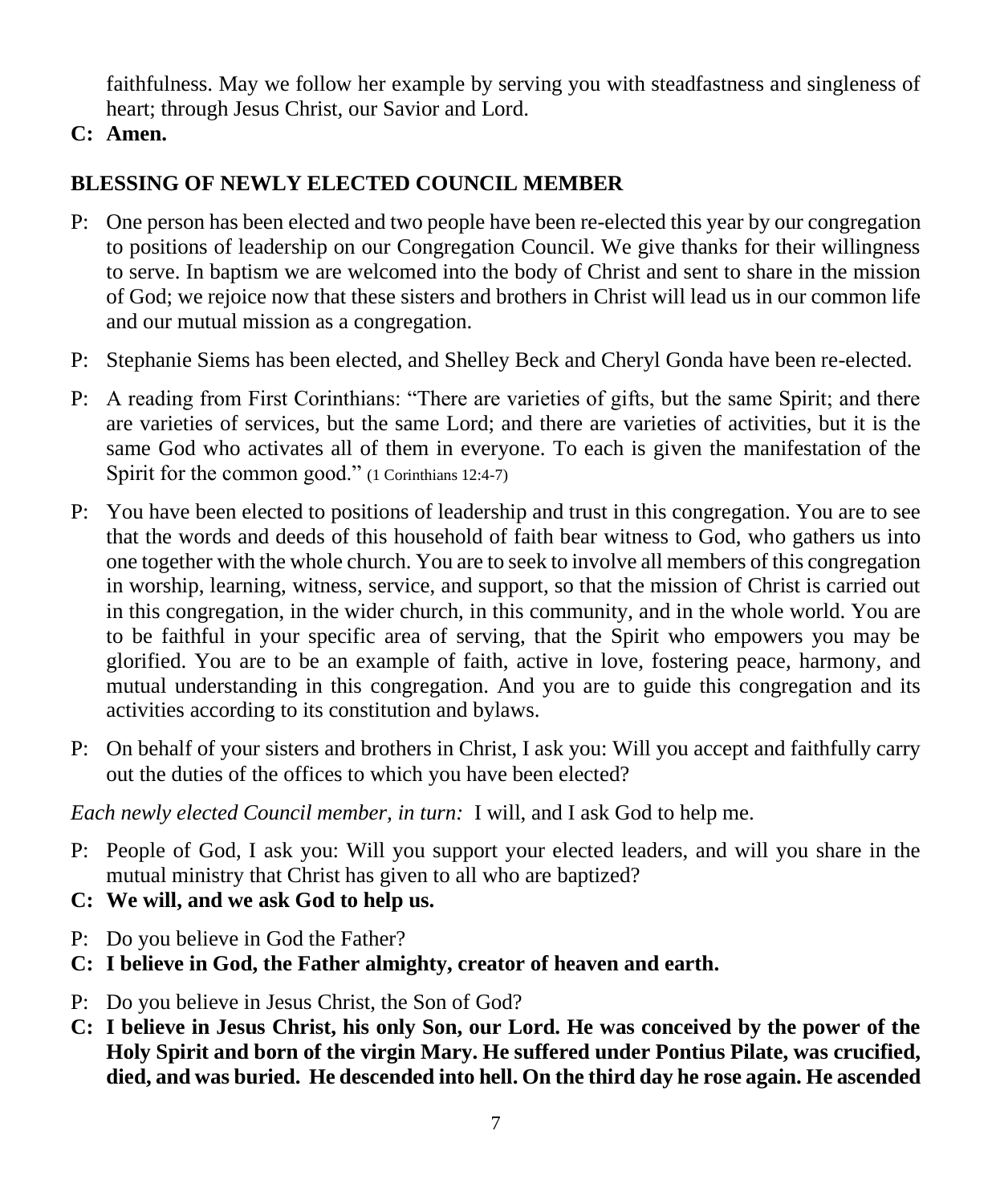**into heaven, and is seated at the right hand of the Father. He will come again to judge the living and the dead.**

- P: Do you believe in God the Holy Spirit?
- **C: I believe in the Holy Spirit, the holy catholic Church, the communion of saints, the forgiveness of sins, the resurrection of the body, and the life everlasting. Amen.**
- P: I now declare you installed as council members of this congregation. May almighty God bless you, and direct your days and your deeds in peace, that you may be faithful servants of Christ.
- **C: Amen.**

*(Please stand as you are able.)*

# **PRAYERS OF THE CHURCH**

A: United in Christ and guided by the Spirit, we pray for the church, the creation, and all in need.

# *A brief silence.*

- A: Holy God, you hear the cries of those who seek you. Equip your church with evangelists who reveal the continuous call of your outstretched hands and your promises of a home in you. God of grace,
- **C: hear our prayer.**
- A: You hear the cries of the earth. Restore places where land, air, and waterways have been harmed. Guide us to develop and implement beneficial sources of energy and food production. God of grace,
- **C: hear our prayer.**
- A: You hear the cries of those who are marginalized or cast out. Guide us continually toward the end of oppression in all its forms. Bring true freedom and human flourishing to all your beloved children. God of grace,

# **C: hear our prayer.**

A: You hear the cries of those who suffer. Come to the aid of all who are homeless, naked, hungry, and sick (especially those we now name aloud or in the quiet of our hearts). Bring peace to any experiencing mental illness, that they may clearly recognize your loving presence. God of grace,

# **C: hear our prayer.**

- A: You hear the cries of those who celebrate and those who grieve on this Father's Day. Nurture mutual love and tender care in all relationships. Comfort those for whom this day brings sadness or longing. God of grace,
- **C: hear our prayer.**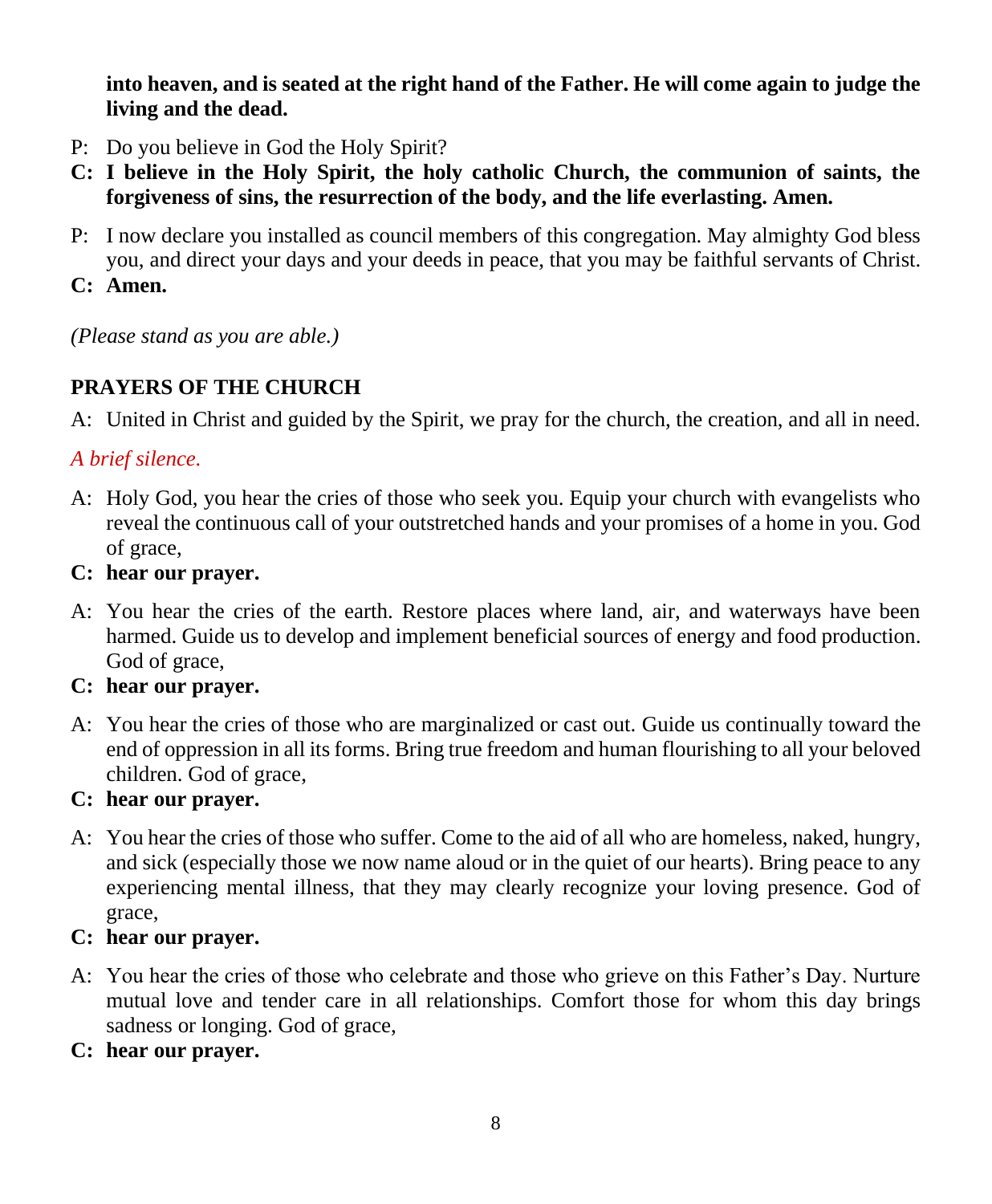- A: We give thanks for the faithful departed whose lives proclaimed all you had done for them *(especially those we now name aloud or in the quiet of our hearts).* At the last, unite us with them as we make our home in you. God of grace,
- **C: hear our prayer.**
- A: God of every time and place, in Jesus's name and filled with your Holy Spirit, we entrust these spoken prayers and those in our hearts into your holy keeping.
- **C: Amen.**
- *(Please be seated.)*

# **STEWARDSHIP READING** *Proverbs 18:10-11*

The name of the Lord is a strong tower; the righteous run into it and are safe. The wealth of the rich is their strong city; in their imagination it is like a high wall.

**OFFERING** *"God of Grace and God of Glory"* Michael Costello

*(Please stand as you are able.)*

# **OFFERING PRAYER**

- P: Together, let us pray:
- **C: God of abundance: you have set before us a plentiful harvest. As we feast on your goodness, strengthen us to labor in your field, and equip us to bear fruit for the good of all, in the name of Jesus. Amen.**

# **THANKSGIVING AT THE TABLE**

- P: In the night in which he was betrayed, our Lord Jesus took bread, and gave thanks; broke it, and gave it to his disciples, saying: Take and eat; this is my body, given for you. Do this for the remembrance of me. Again, after supper, he took the cup, gave thanks, and gave it for all to drink, saying: This cup is the new covenant in my blood, shed for you and for all people for the forgiveness of sin. Do this for the remembrance of me.
- **C: Amen.**

# **LORD'S PRAYER**

- P: Lord, remember us in your kingdom and teach us to pray ...
- **C: Our Father, who art in heaven, hallowed be thy name, thy kingdom come, thy will be done, on earth as it is in heaven. Give us this day our daily bread; and forgive us our trespasses, as we forgive those who trespass against us; and lead us not into temptation, but deliver us from evil. For thine is the kingdom, and the power, and the glory, forever and ever. Amen.**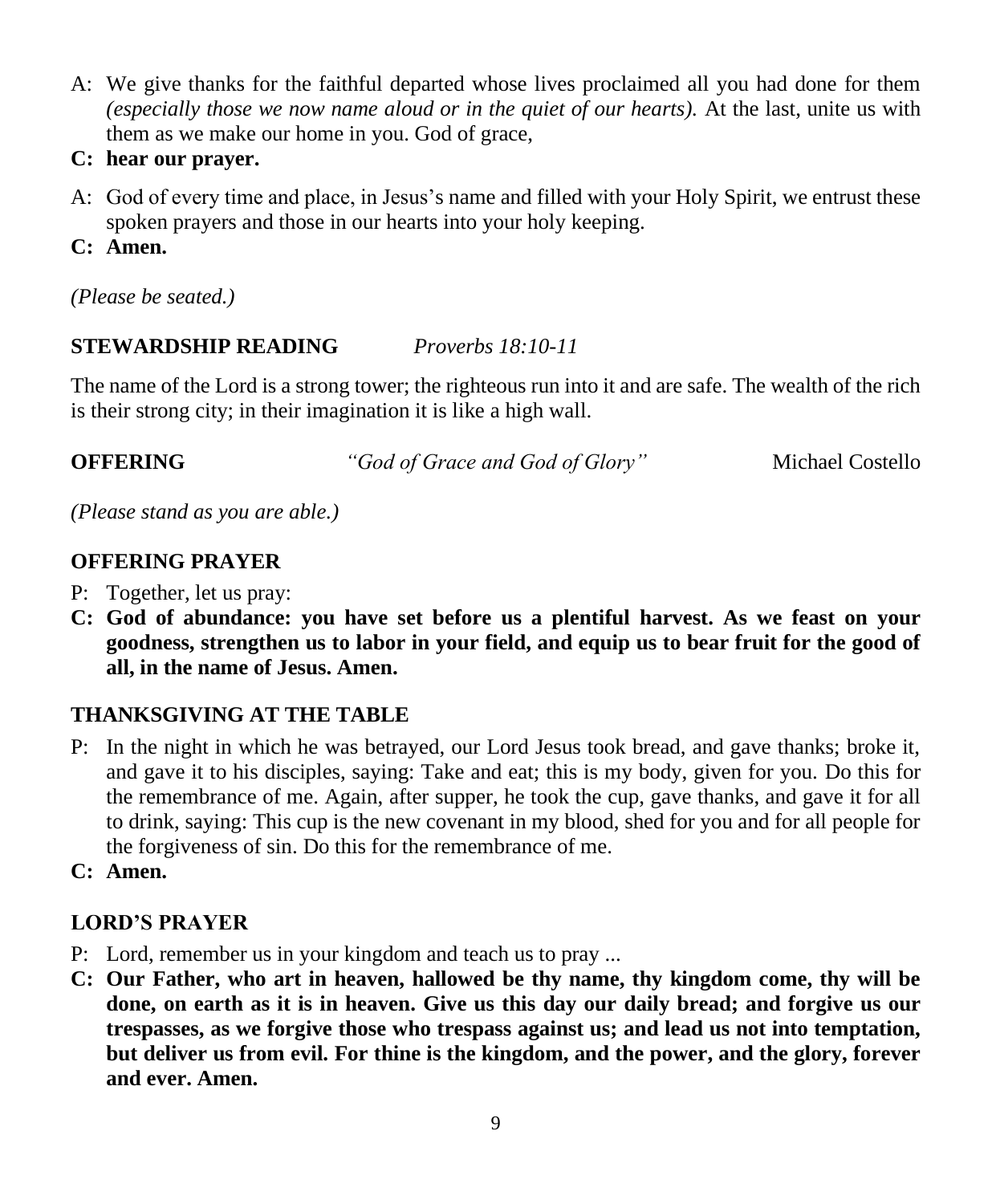# **HOLY COMMUNION** Prelude on *"In Babilone"* Paul Manz

# **POST HOLY COMMUNION BLESSING**

P: May the Body and Blood of our Lord Jesus Christ strengthen you and keep you in his grace.

**C: Amen.**

*(Please stand as you are able.)*

# **PRAYER AFTER HOLY COMMUNION**

- P: Together, let us pray:
- **C: Life-giving God, through this meal you have bandaged our wounds and fed us with your mercy. Now send us forth to live for others, both friend and stranger, that all may come to know your love. This we pray in the name of Jesus. Amen.**

### **BLESSING**

- P: The God of peace, Father,  $\frac{1}{2}$  Son, and Holy Spirit, bless you, comfort you, and show you the path of life this day and always.
- **C: Amen.**

#### **SENDING HYMN** *"In Christ Called to Baptize"* **ELW 575**

 In Christ called to baptize, we witness to grace and gather a people from each land and race. In deep, flowing waters, we share in Christ's death, then, rising to new life, give thanks with each breath.

In Christ called to witness, by grace we will preach the life-giving gospel; God's love we will teach. By grace may our living give proof to our praise in costly compassion reflecting Christ's ways.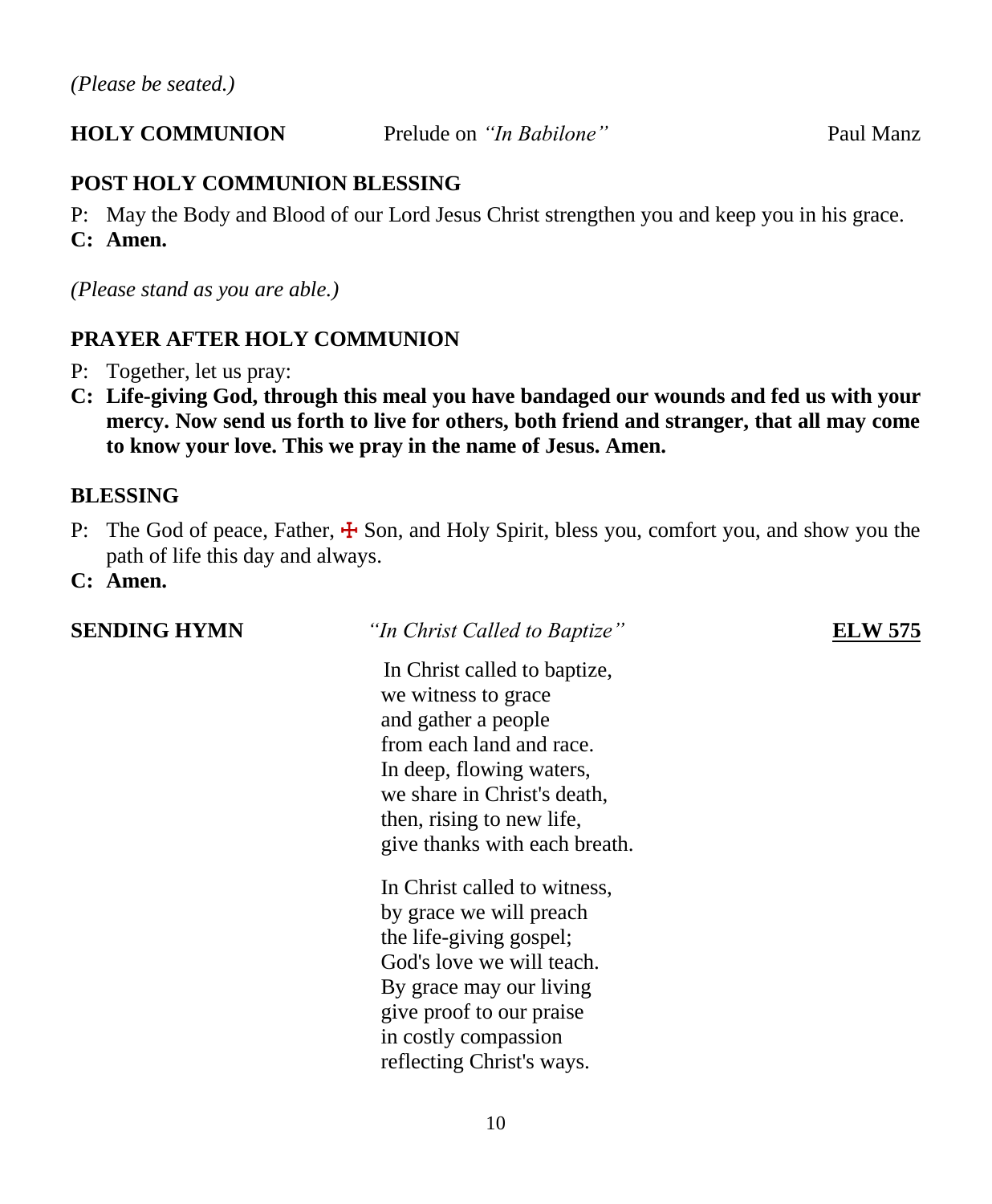Unite us, anoint us, O Spirit of love, for you are within us, around us, above. Equip us for service with gifts you bestow. In Christ is our calling. In Christ may we grow.

#### **DISMISSAL**

- P: Go in peace and serve the Lord.
- **C: We will! Thanks be to God!**
- P: And next time …
- **C: … we'll invite a friend!**

**POSTLUDE** *"In Christ Called to Baptize"* Michael Burkhardt

# *We thank you for worshiping with us today.*

*We hope to worship with you again in the near future!*

# *Many thanks to all those on our tech team for making this livestream service possible.*

Liturgy from Sundays and Seasons.com. Copyright © 2022 Augsburg Fortress. All rights reserved. Reprinted by permission under Augsburg Fortress Liturgies Annual License #SAS021097.

New Revised Standard Version Bible, copyright 1989, Division of Christian Education of the National Council of the Churches of Christ in the United States of America. Used by permission. All rights reserved.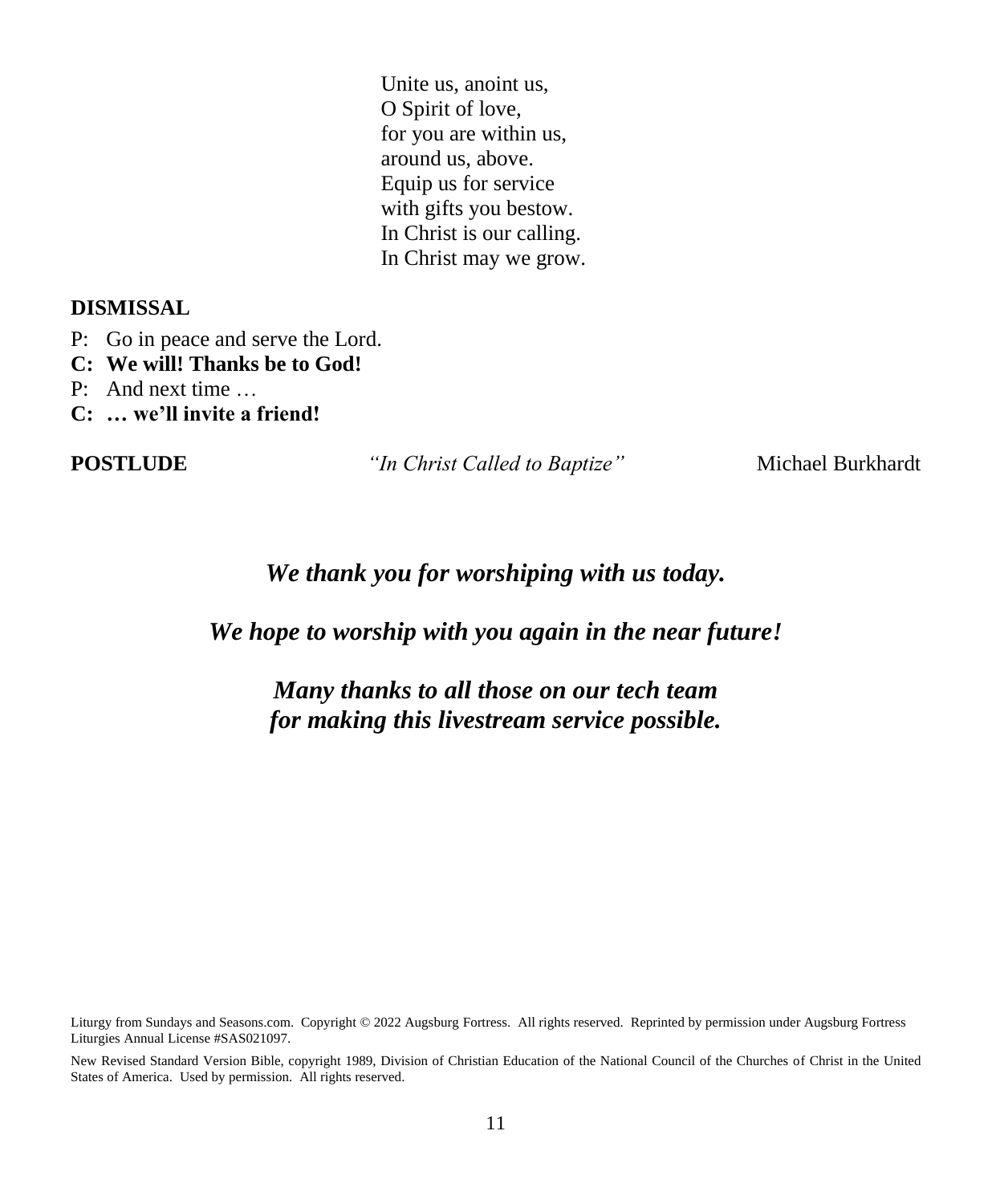# **HELPFUL INFORMATION**

WORSHIP OPPORTUNITIES – The 9:00  $& 11:15$  a.m. worship services will be livestreamed through our website and YouTube pages. People can gather with us in the Sanctuary at 9 a.m. to worship in a more traditional style in person. We offer a more contemporary style worship service at 11:15 a.m. People can also worship in their homes with the livestream at 9 or 11:15 a.m., as well as access the recording of either service any time after worship concludes.

On the third Sundays of the month starting today, we will offer a Service of the Word for Wholeness at 10:15 in our Chapel. This twenty-minute service gives you an opportunity to receive and give support for wholeness and strength. The Word will be spoken with laying on of hands and anointing with oil. We will pray for those in need by name, receive personal prayer, and share in the fellowship of others in need.

### **SERVING THIS MONTH**

| June 5    | <b>Tammy Dukatz</b>  | June 5  | Gwen Fitzg  |
|-----------|----------------------|---------|-------------|
| June $12$ | Shelley Beck         | June 12 | Nancy Geik  |
|           | June 19 Ann Hussar   | June 19 | Karen Brant |
|           | June 26 Tammy Dukatz | June 26 | Tim Jehows  |

#### **Readers PowerPoint**

| June 5  | <b>Tammy Dukatz</b>  | June 5    | Gwen Fitzgerald |
|---------|----------------------|-----------|-----------------|
| June 12 | Shelley Beck         | June $12$ | Nancy Geik      |
| June 19 | Ann Hussar           | June 19   | Karen Brant     |
|         | June 26 Tammy Dukatz | June $26$ | Tim Jehowski    |

| <b>Ushers</b> |                              | <b>Communion Assistants</b> |                             |
|---------------|------------------------------|-----------------------------|-----------------------------|
| June 5        | Mike & Steve Gonda           | June 5                      | T. Dukatz/S. Beck/A. Venola |
|               | June 12 Bob Hoffman/Bob Shaw | June $12$                   | A. Venola/S. Siems/L. Wade  |
| June $19$     | - Bob Shaw                   | June 19                     | C/K/C Biebelhausen          |
|               | June 26 Bryant Wade/Bob Shaw | June $26$                   | T. Dukatz/W. Geik           |